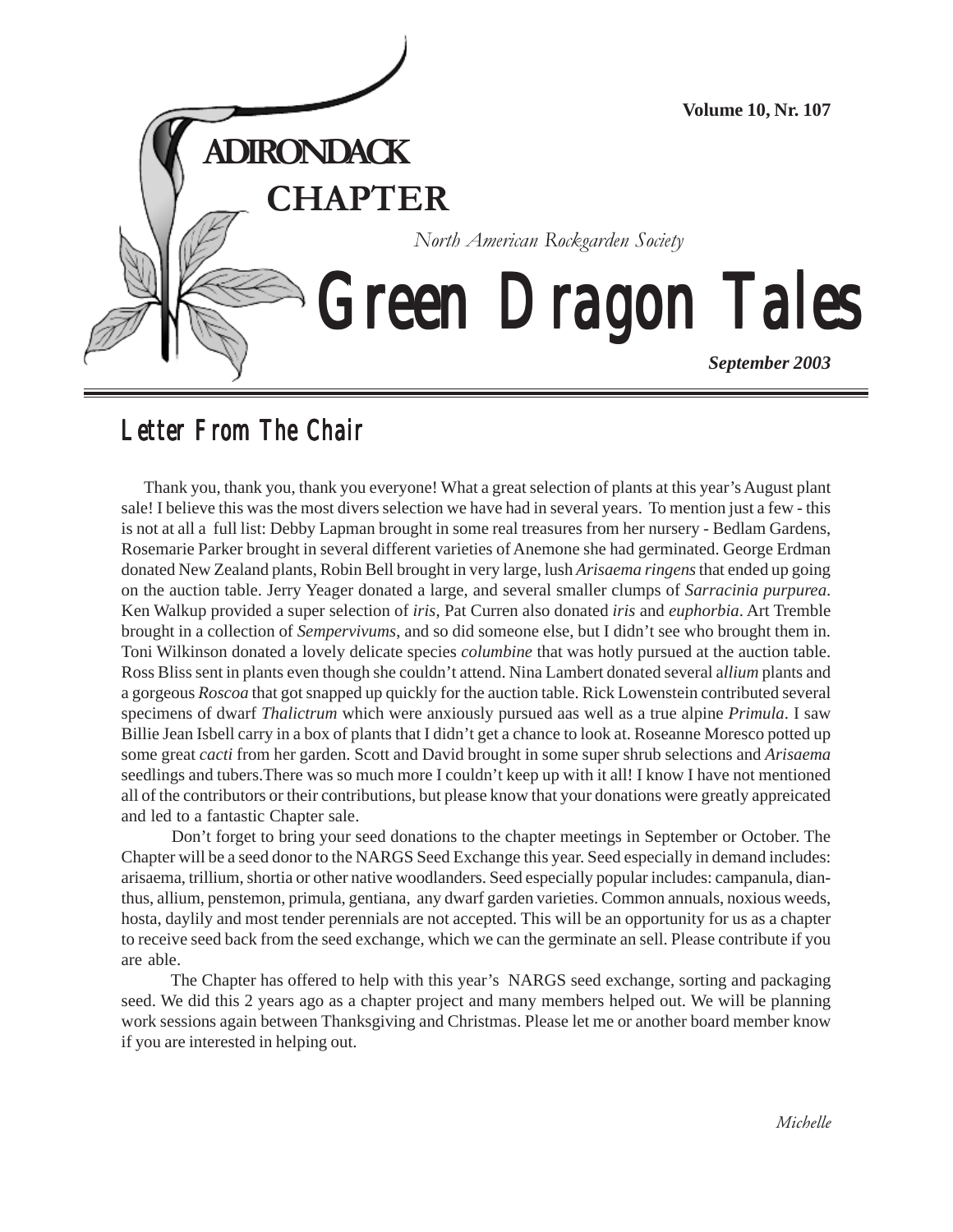# **Green Dragon Tales**

is the newsletter of the Adirondack Chapter, North American Rock Garden Society

NARGS Editors may reprint **unaltered** articles in their newsletters. Cite the date, publication, and author and notify the Green Dragon editor.

**Contributors**, please submit materials by the 15th of the month preceding publication: sel3@ cornell.edu or Susanne Lipari**, ed.** 3991 Route 228 **Alpine, NY 14805**

### **\$10.00 annual membership**

due on January 1. Send a check payable to Adirondack Chapter, NARGS, to: Arthur Trimble**, Membership** 39 Songbird Lane **Rochester, NY 14620**

### CHAPTER CONTACTS

Chair: Michelle Jones Ham [mejonesham@nyseg.com](mailto:mejonesham@nyseg.com) 607-733-7034

Program Chair: Anne Klingensmith [aekling@lightlink.com](mailto:aekling@lightlink.com) 607-256-9308

Treasurer/Secretary: Carol Eichler [cme24@cornell.edu](mailto:cme24@cornell.edu) 607-387-5823

Membership: Arthur Trimble [Atrimbl1@rochester.rr.com](mailto:Atrimbl1@rochester.rr.com) 585-271-7820

Executive Members at Large: -Jerry Yaeger [jay7@cornell.edu](mailto:jay7@cornell.edu) 607-844-9462

> -Roseanne Moresco [jtm3@cornell.edu](mailto:jtm3@cornell.edu) 607-257-6198

Plant Sales: Tom Myers [Robinia@lightLink.com](mailto:Robinia@lightLink.com) 607-273-2865

Editor: Susanne Lipari [sel3@cornell.edu](mailto:sel3@cornell.edu) 607-387-9308

# **Seed Donations Wanted**

Members of the Adirondack Chapter -NARGS or non-NARGS membersdo you have seeds of rock garden or native plants you would like to donate to the Chapter for submission to the NARGS Seed Exchange?

Our goal is to send at least 20 packets (belonging to at least 5 different genera) of seed to the seed exchange as an Adirondack Chapter submission. This offers all Chapter members an opportunity to participate and for the Chapter to receive 35 packets of seeds from the exchange as a donor. These seeds could then be germinated and grown on by volunteers and sold at the Chapter seedling/plant sales. Seed for the NARGS Seed Exchange is due to arrive at the intake manager's on November 1,2003.

If you would like to donate seeds, please bring them to the September or October meeting. They will be submitted to the seed exchange from the Adirondack Chapter Membership. If members do not have glassine envelopes for their seed they should bring them in any well labeled envelope to be re-packaged in some extra glassine envelopes Michelle will bring to the Chapter meetings.

More information - especailly on how to collect, prepare and label the seed - will be available at the upcoming meetings.

*Michelle*



# **October Meeting**

Jim Jermyn, our October speaker this year, will give **two** talks on **October 18th** in room 404 Plant Science on the Cornell Campus. The titles will most likely be:

 *"The Challenge of Growing Himalayan Plants"* and *"Northern Italy and the Dolomites - A Gardener's Paradise"*

Jim Jermyn is the author of a recent Timber Press book, 'The Himalyan Garden - Growing Plants from the Roof of the World ' which is fantastic as far as I have read. He will bring signed copies to sell. You can read a review of this book in the NARGS Quarterly (Fall 2001, page 292). He comes to us via the NARGS Speaker's Bureau all the way from Great Britain.

*Anne*

#### **The Plants for Life "mop-up "sale**

will be on September 20, 2003 from 11 AM to 1 PM (to accommodate the changed time of the Chapter meeting and to give the many Chapter members, who work and donate to the sale, another chance to pick up some treasures). Most of the left-over plants will be sold at 50% off the original price. We have a different venue for this event, too: The sale will be at the Cornell Plantations "Test Garden" on Forest Home Drive across from Flat Rocks. To get there, follow the signs to the "Arboretum", but instead of entering the Arboretum, turn left towards the bridge. Just before the bridge, turn right and take the 2nd driveway to your right.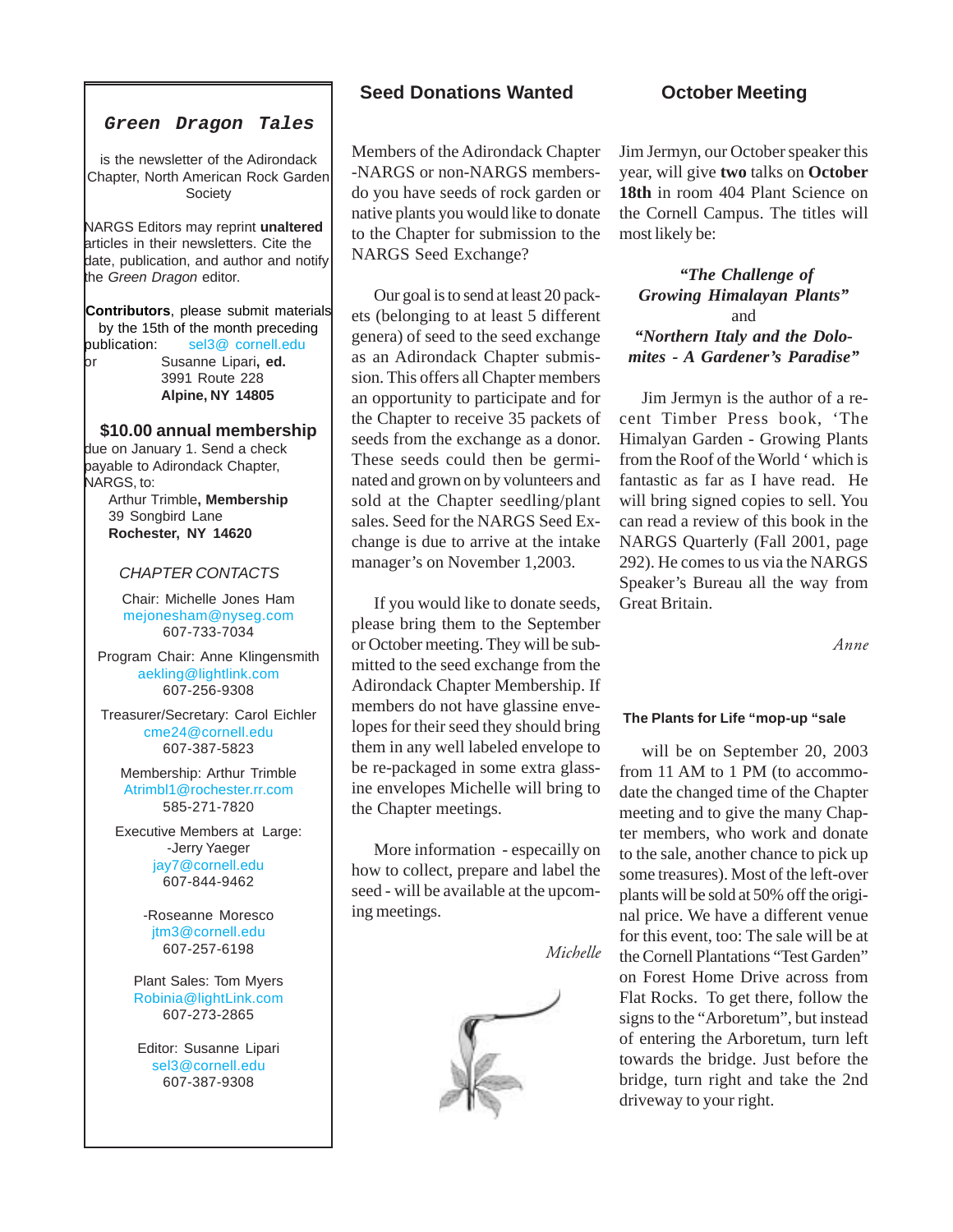## **September Program....**

# **Plant Portrait**

 ....different place, different time, unusual subject,

*"Soil Is Not Dirt"*

and pH testing by Joann Gruttadaurio, Senior Extension Associate, Cornell University

 Our September program will be on Saturday, **September 20th** from **1-2:30 pm** at the **Kenneth Post seminar room** at Cornell (right next to the room where we usually hold our August sale).

 We will be able to bring soil samples for texture analysis and pH testing. So, if you've ever wondered whether a trough or garden area really has suitable soil for those limeloving or ericaceous plants, here is your chance to find out. Besides general information about soils and pH she will offer specific recommendations for changing pH where that is desirable.

 The standard technique for collecting a soil sample is to take many small samples from one garden area at 6"-8" depth and combine them in a plastic container. Joann says that 2 cups of soil will be enough to test pH and analyse texture. (might be hard to get 2 cups of sample out of a small trough) We do not need to limit ourselves to one sample each but please don't arrive with 10 samples and expect to have all of them analyzed.

 If you have questions about this program, call or email Anne Klingensmith 607-256-9308, [aekling@lightlink.com](mailto:aekling@lightlink.com)

#### *Anthyllis vulneraria*

On our trip to Stonecrop, Erica was on a rock outcropping near the waterfall and asked me "Oh, what is that lovely clump of red flowers there along the pathway?" It was *Anthyllis vulneraria*. I knew because I have grown it from seed donated by Caroline Burgess, director of Stonecrop, obtained through the NARGS Seed Exchange.

Seed is very easy to germinate in warm temperatures, lightly covered with turkey grit. The seedlings emerged in about a week and grew on strongly, forming multi-leaved clumps in just a few short weeks.

 The leaves are a crisp apple green. The first leaves to develop are eliptical, while those that grow as the plant matures are deeply divided. If started indoors early enough these perennial plants may flower the first year.

And they are glorious in bloom! Bright red clusters, with a blush of yellow along the tips of each blossom. In my garden, the plant grows to about 4" in height. Even planted in lean scree, by year 2 flower stalks jut out from the plant both horizontally and vertically nearly hiding the foliage in their abundance. Then come the seed heads, papery white and whispy enough that the dark seed is visible through the protective film. Seed is easy to collect, but the papery pod should be removed before sending it into the seed exchange. The plants grow and spread each year forming dense clumps. Where happily situated they will self-sow moderately. Really nicely enough to lift a few for the plant sales. *Michelle*



*Anthyllis vulneraria, a yellow form, growing in Susanne's garden. Grown from seed collected at the Botanic Gardenof the University of Tuebingen, Germany*